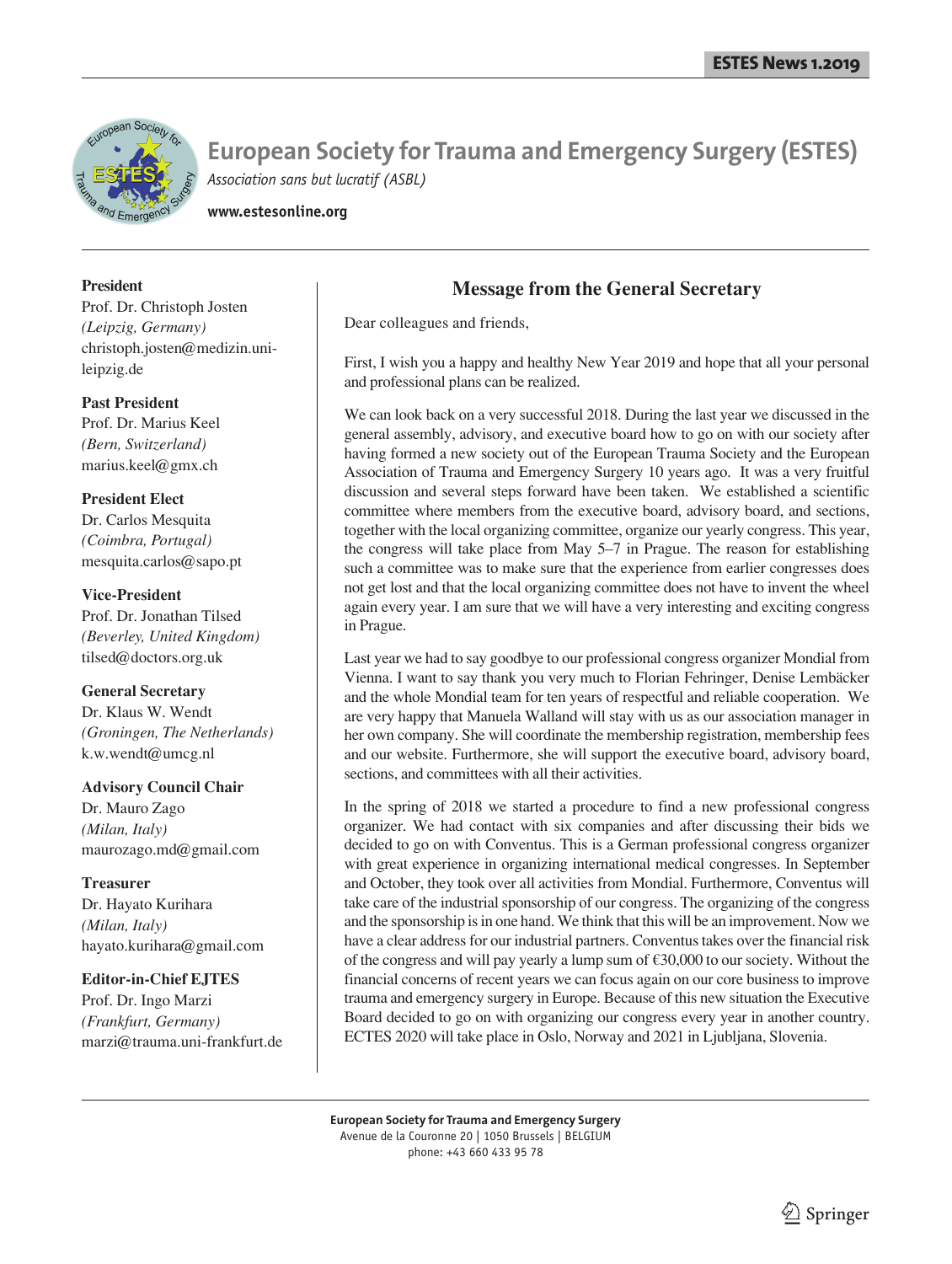

**www.estesonline.org**

### **President**

Prof. Dr. Christoph Josten *(Leipzig, Germany)* christoph.josten@medizin.unileipzig.de

### **Past President**

Prof. Dr. Marius Keel *(Bern, Switzerland)* marius.keel@gmx.ch

**President Elect** Dr. Carlos Mesquita *(Coimbra, Portugal)* mesquita.carlos@sapo.pt

**Vice-President** Prof. Dr. Jonathan Tilsed *(Beverley, United Kingdom)* tilsed@doctors.org.uk

**General Secretary** Dr. Klaus W. Wendt *(Groningen, The Netherlands)* k.w.wendt@umcg.nl

**Advisory Council Chair** Dr. Mauro Zago *(Milan, Italy)* maurozago.md@gmail.com

**Treasurer** Dr. Hayato Kurihara *(Milan, Italy)* hayato.kurihara@gmail.com

**Editor-in-Chief EJTES** Prof. Dr. Ingo Marzi *(Frankfurt, Germany)* marzi@trauma.uni-frankfurt.de In 2019 the Albanian and British Trauma Societies and Medical Response to Major Incidences and Disasters (MRMI) became new institutional members of our society. Furthermore, I am happy that the Turkish Association of Trauma and Emergency Surgery and the Hellenic Society for Trauma and Emergency Surgery will stay as institutional members. Our society is still growing. Now we have 34 institutional and 922 individual members.

The former American Secretary of State Henry Kissinger mentioned in the 1970s that Europe has no telephone number and if we have a look at the political situation in Europe today maybe he is still right with his comment. Our former president and honorary member Ari Leppäniemi changed this quote in "ESTES has to become the telephone number for trauma and emergency surgery in Europe" and I am sure that he is right. Let us work together on this goal.

Klaus W. Wendt ESTES General Secretary

 $\textcircled{2}$  Springer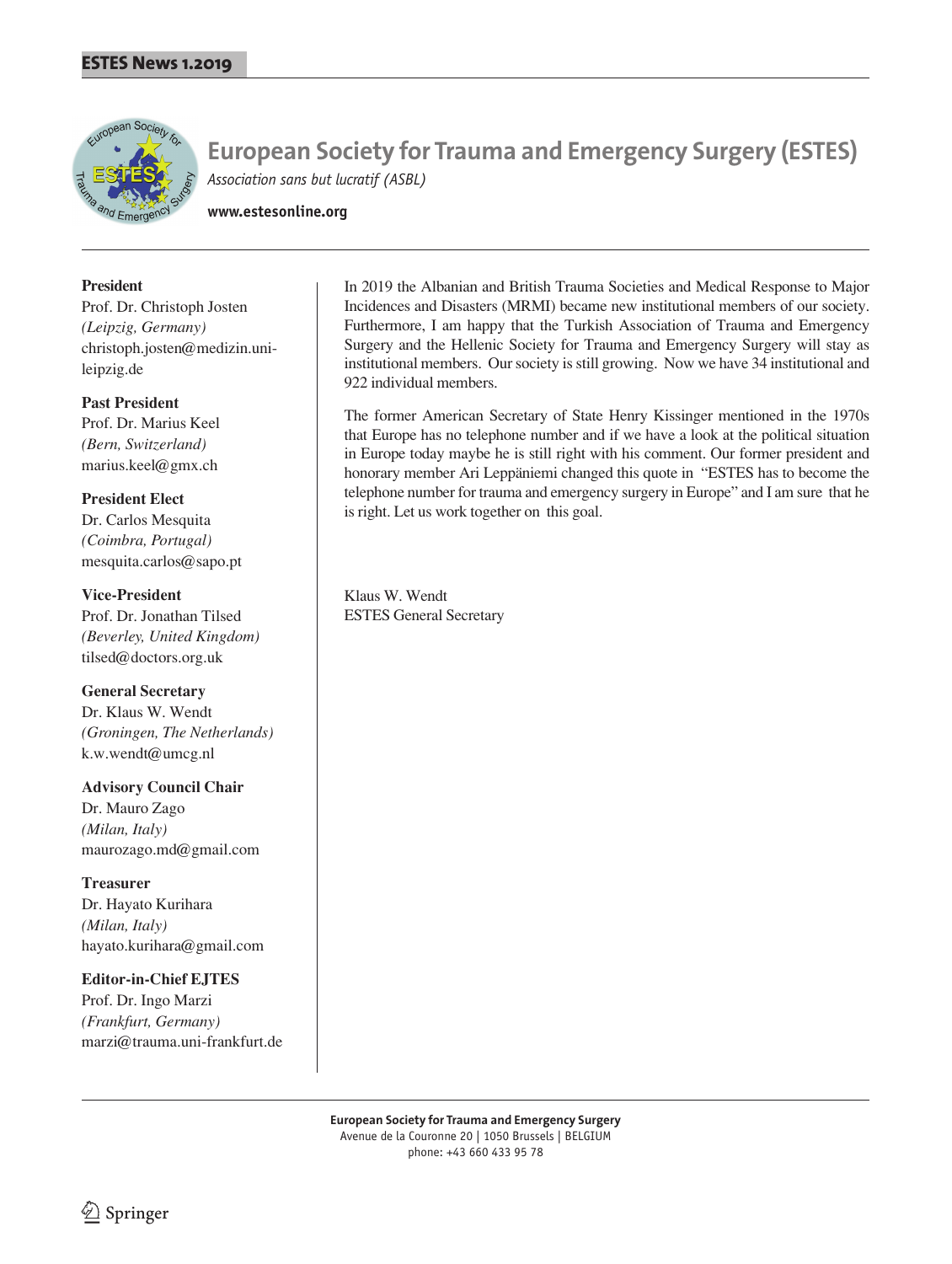

**www.estesonline.org**

### **Report of ESTES Congress Grant Winner Julia Roberts Coleman**



### *"Bringing the Light: a Young Surgeon's Perspective of the European Congress for Trauma and Emergency Surgery"*

The room was full, the poised attention in the silent room was palpable and there was a sense that something big would be happening soon. This was the feeling in the auditorium of the Palacio de Congresos de Valencia at the Opening Ceremony of the 2018 19th European Congress for Trauma and Emergency Surgery. The theme, "Bringing the Light", seemed appropriate.

I had just spent the day enlightened by presentations on the newest resuscitation strategies in trauma and innovation in the ever-evolving field of emergency surgery, and now was transfixed by an authentic flamenco performance under the spotlights of the presentation stage. This was my first conference in Europe and certainly a memorable one.

For the last ten years of my life, I knew I wanted to be a surgeon and early on in my pre-medical training, I soon knew that my dream was to become a trauma surgeon. I graduated from Elon University in 2010 with a pre-medical Bachelor's in Science degree in Biology. Upon graduation, I pursued a Master's in Public Health from the Ohio State University, specializing in Health Behavior and Health Promotion. I then went on to earn my Medical Degree from University of Toledo. During medical school, I instantly developed a passion for surgery and specifically trauma surgery. I felt the surgeon embodied the all-encompassing physician: one who understood the physiology of disease as well the anatomy and pharmacology of its treatment. I was attracted to the work up, management and surveillance of surgical disease, but also to the intimate patient relationships associated with surgery. As my mentors dogmatically shared, "A chance to cut is a chance to cure."

For residency, I was thrilled with the opportunity to train at Denver Health Medical Center, an affiliated hospital of University of Colorado. This training has affirmed my passion for and future in Trauma Surgery and Surgical Critical Care and guided me into the Colorado Trauma Research Lab, working under my mentor Dr. Ernest Eugene Moore. My work has centered around the topic of trauma-induced coagulopathy (TIC) and specifically, possible mediators of fibrinolytic shutdown. This has involved national and international collaborations, interdisciplinary projects and conferences across the country. Though I have had the opportunity to present at national conferences, I had yet to present at or attend an international conference and so, I was thrilled when my project on the effects of hypertonic saline on TIC was accepted for presentation at ECTES.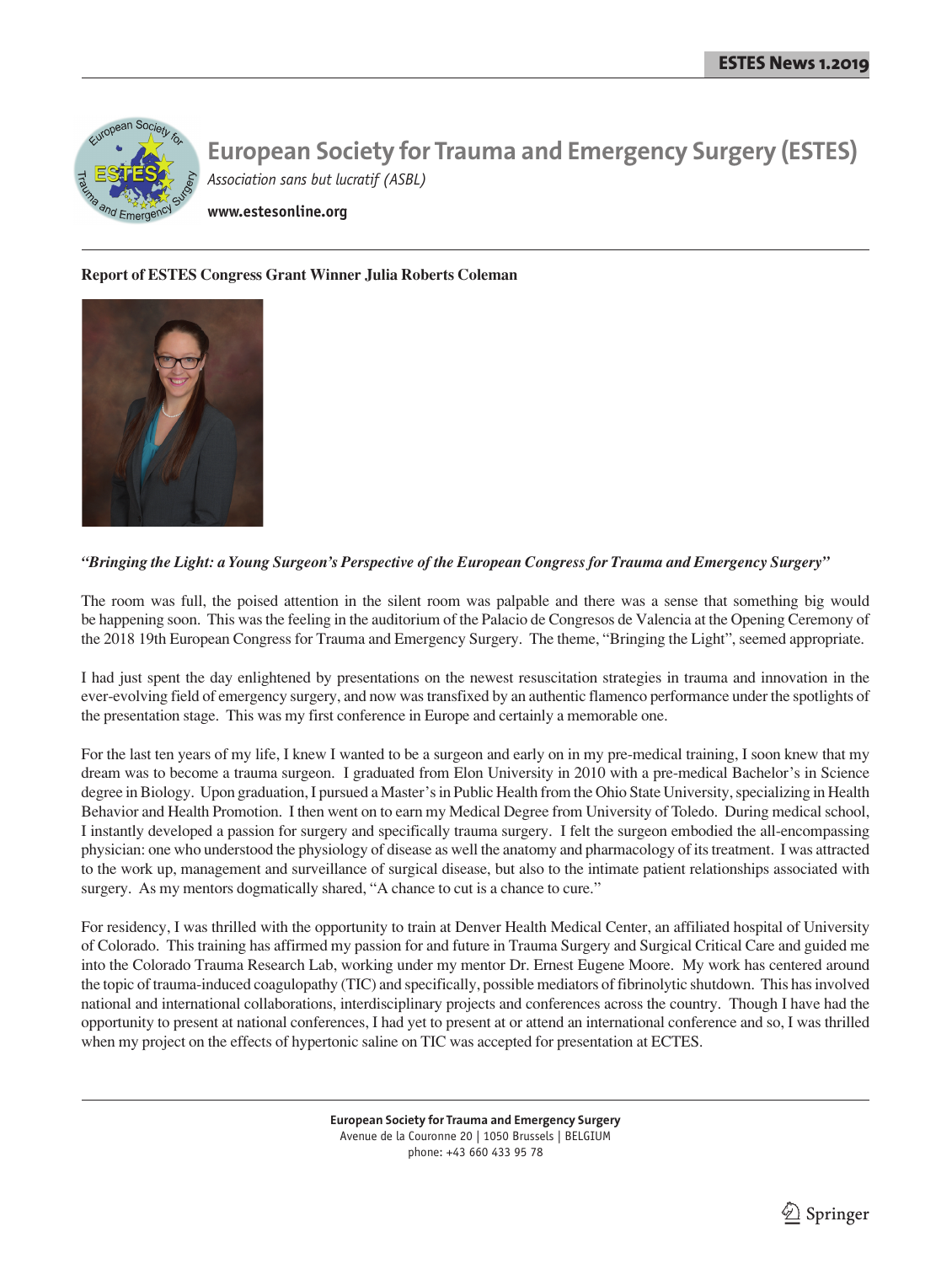

**www.estesonline.org**

For me, I saw ECTES as a chance to move my career forward and as an incredible professional opportunity – not just to present my own work, but to network with international partners in the field of Trauma Surgery, identify mentors during a crucial time in my training and educate myself further on the academic topics of Trauma Surgery from international voices. I am pleased to report this conference accomplished just that, confirming my passion for Trauma Surgery, allowing me to establish warm professional and personal relationship with Trauma Surgeons from around the world and inspiring me to continue pursuing projects in basic and clinical science.

ECTES was a striking experience due to the breadth of topics and the variety of presenter backgrounds—from military to orthopedic to general trauma, the diversity of the audience led to exciting and engaged conversations.

On the first day of the conference, I was thrilled to see the opening presentations by some of the great trauma surgeons from my own country, Dr. Demetrios Demetriades and Dr. Juan Carlos Puyana, on prioritization in the management of critically injured patients. This set the tone for the conference in that I knew I would be hearing about great topics, from great presenters. The first day also included presenting my own work at a bustling, interactive poster session and then receiving the ECTES Travel Grant. The whole day was a huge honor and I felt humbled to be in the presence of so many trauma surgeons on the cutting edge of the latest research.

On the second day, I felt right at home in the morning session on Strategies in Bleeding, hearing about the novel management and resuscitation strategies from around the world in management trauma and TIC. The morning also included an interesting session on Pelvic Fracture management. Unlike conferences in my own country, I am not used to sharing conferences with colleagues in orthopedics and was thrilled to do so at ECTES, as many of my own interdisciplinary projects have involved the department of orthopedic trauma. For the third and final day, I was intrigued by the various presentations on geriatric trauma, a topic with increasing relevance in my country and beyond.

Finally, the Closing Ceremony was a particular delight, as my colleague Dr. Gregory Stettler received an award for his presentation on his work challenging the traditional time to use thawed plasma, given preserved factor activity beyond 14 days.

Overall, this conference was one of the most memorable professional and personal experiences of my residency. Not only was I exposed to an incredible conference, but I came to know many incredible clinicians in a beautiful new city. I left this conference feeling invigorated by the beacon of light this gathering assembled, illuminating the great progress and great potential in the realm of basic and clinical science around trauma and emergency surgery. I am already counting the days to Prague in 2019!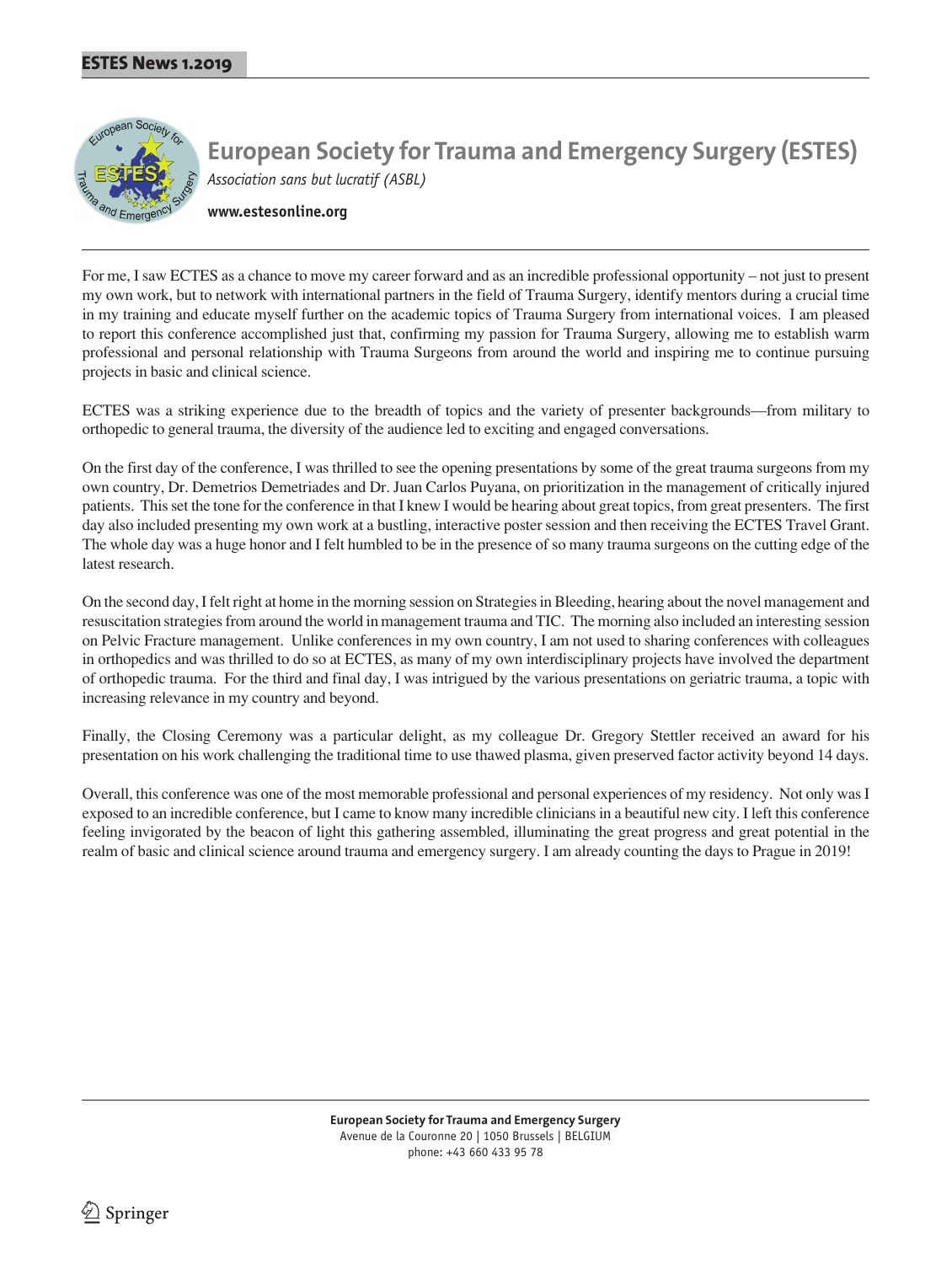

**www.estesonline.org**

## **DO YOU ALSO WANT TO BE CONGRESS GRANT WINNER?**

Are you going to attend the 20th European Congress of Trauma and Emergency Surgery taking place in Prague, Czech Republic (May 5–7, 2018)?

Would you like to win a travel grant of EUR 1,000?

Do you fulfill the criteria?

If your answer to all questions above is "Yes", seize this chance and apply now!

The prerequisites are:

- Age below 35 (date of congress is decisive)
- Specialist or Specialist-in-Training in Trauma and Emergency Surgery
- Submission and presentation of an accepted abstract
- Documented scientific activities
- Submission of the required documents (letter of intent, CV, list of publications, letter of recommendation
- Short written report about the congress after the event
- Individual member of ESTES or intention to become an individual member of ESTES

The application form can be downloaded on the ESTES website (Education) after notification of accepted abstracts has been sent out.

To apply for a grant, please return the filled-out application form and all required documents to the ESTES Administrative Office: office@estesonline.org